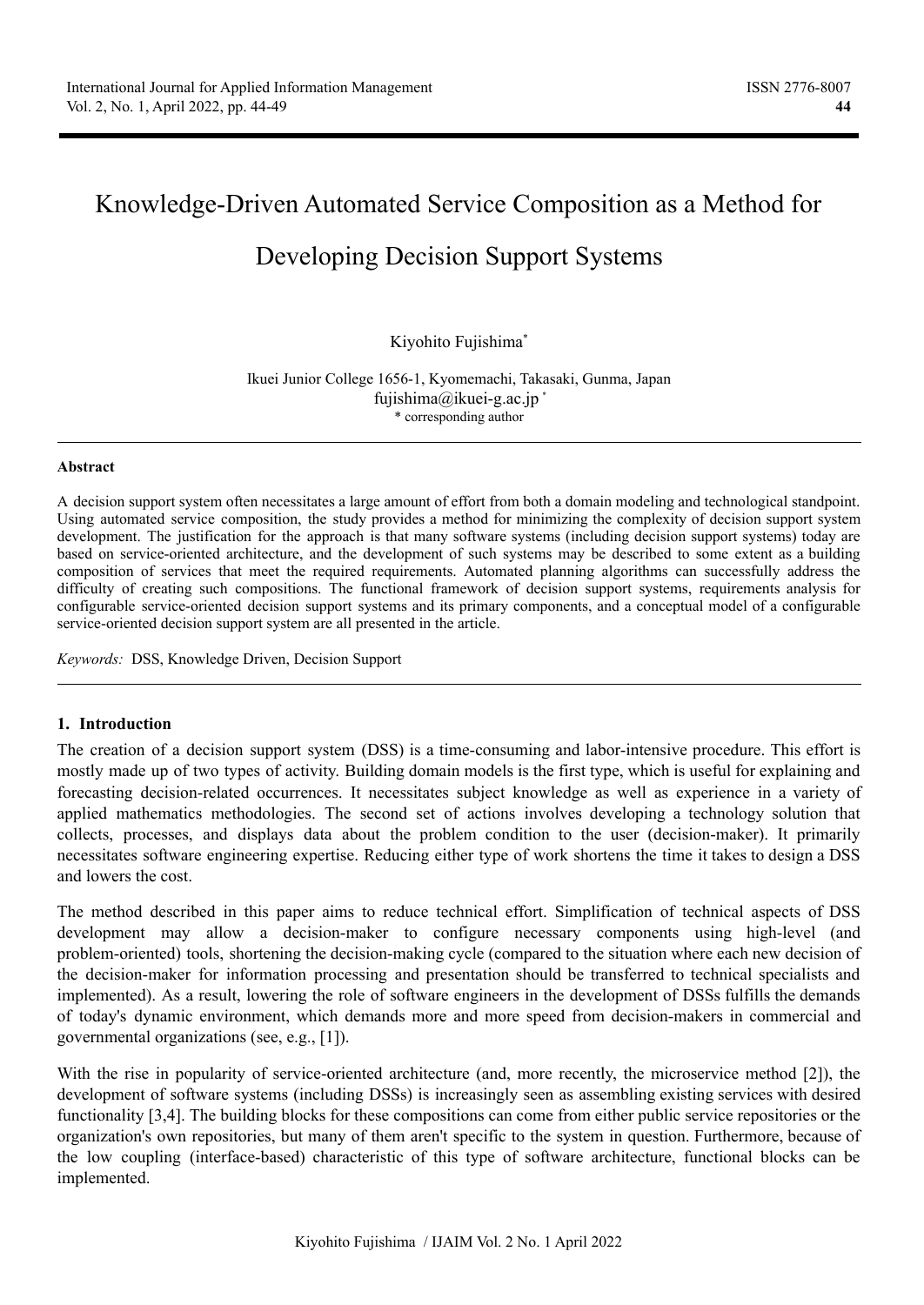The research focuses on service-oriented DSSs and claims that employing automated service composition techniques, the work required to construct such DSSs can be reduced. The purpose is to provide a declarative tool for the decision-maker to express the restrictions of the needed composition. The physical implementation and invocation of the composition, as well as the identification of services that must be composed to meet these requirements, are all automated. The proposed approach is scientifically innovative in two ways. First, we use automatic service composition methods to construct DSSs while taking into account typical DSS designs and service structures. Then, we add conventional composition structures to existing automatic service composition algorithms, reducing the search space (during the composition).

To do so, we analyzed the common structures of service-oriented DSSs, the patterns they use, and the typical service compositions, and then used them in a formal framework. The rest of the paper is organized as follows. The second section discusses relevant research in the topic of automated service composition as well as the current state of the field. The functional framework of DSSs and the service composition patterns that are commonly utilized in them are described in Section 3. The basic requirements for service-oriented DSSs based on automated service composition are listed in Section 4. Section 5 concludes with a description of the proposed design model for such a system.

# **2. Literature Review**

With the introduction of web services and service-oriented architecture, the idea of creating service compositions in an automated manner arose (see, e.g., [5]). Since then, the field has progressed significantly, and a number of formal models and methods for solving automatic service composition tasks have been proposed: automatic planning, in particular HTN planning [6], colored Petri nets [7,8], and various meta-heuristics (in particular, ant colonies, swarm intelligence, genetic algorithms) [9,10]. The Web Services Challenge - a forum where experience is exchanged on the development of automation tools for integrating web services - was held to debate and compare the outcomes produced by various research groups. [11].

Taking into account various scenarios of service execution when creating a composition (in particular, the possibility of errors) [12], taking into account the features of new service architectures edge computing, fog computing, and, as a result, taking into account the features of service placement when building a composition are all current problems in the field of automatic service composition of services.

Linguistic support is a crucial factor to consider when putting up service packages. For this goal, two primary groups of languages have been developed: the first group contains languages for "manual" compilation, such as BPEL and WS-CDL. These languages are mostly used by programmers to specify the composition in detail. OWL-S, a language for automatically composing services, is an example of the second group's languages. On the one hand, this language connects ontological modeling of service capabilities with modeling the creation of a trajectory in the state space typical of autonomous planning. This enables the use of automatic planning methods when putting together a composition of services specified using ontologies.

The strategy described in this research distinguishes itself by focusing on decision support systems and taking into consideration the characteristics of such systems when designing flexible service composition methods.

# **3. Research methods**

In order to identify a typical functional framework of various types of DSSs, as well as to formulate requirements for configurable service-oriented DSSs, a literature analysis has been conducted. Traditionally, 5 types of DSS are distinguished [15]:

- 1) data-driven
- 2) model-driven
- 3) document driven
- 4) based on communication and group DSSs
- 5) knowledge-driven

We have decided to concentrate efforts, first of all, on model-driven and data-driven DSSs, because: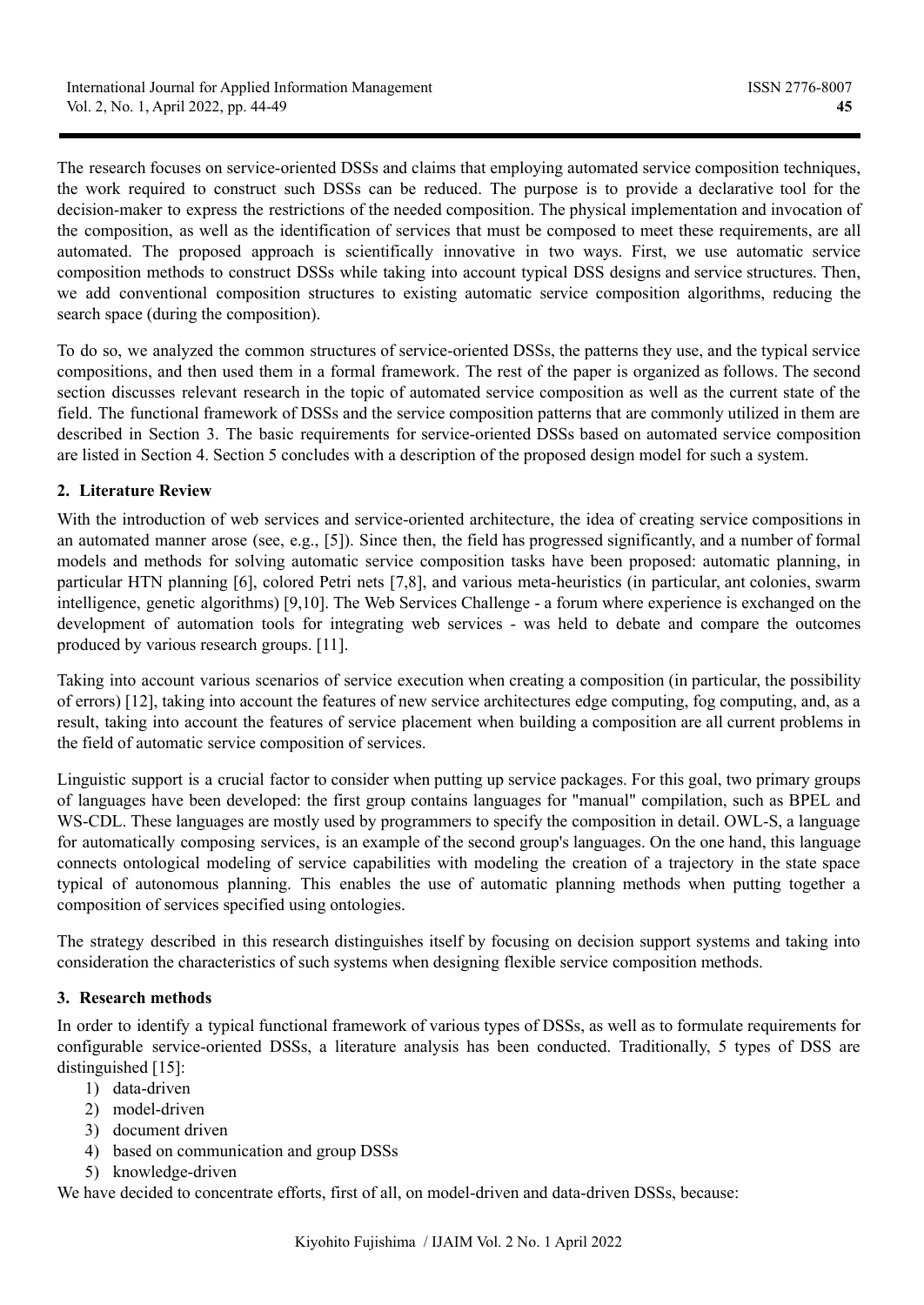- 1) these types of DSSs are currently the most widely used
- 2) modern DSSs, for the most part, are complex, including elements of various "traditional" DSSs (the DICODE project [16] is quite indicative in this sense, simultaneously representing an explicit model of discourse and integrating data sources into this model – the first is typical for group DSS, and the second is for data-driven DSS)

Functional framework of a DSS of these types consists of the following blocks:

1) user interface and visualization components

- 2) data management
- 3) model management
- 4) solvers

The user interface and visualization components provide the interaction of different categories of users (end-user decision-maker, administrator and others) with the DSS. The role of visualization components [17] is quite important, as visual analysis of data and the results of applying models is one of the important sources of information for decision makers.

Data management is a multi-level process, including data collection (connecting to external data sources), their merging and coordination (integration and harmonization of data received from different sources, bringing them to the same format both at syntactical and semantic levels [18]), as well as analytical processing (obtaining derivative characteristics required by the decision maker). The specific operations carried out at the above stages are the application of functional transformations and operations of relational algebra to data sets.

Model management is based on the life cycle of a model in DSS and includes the following operations: creating a model, changing a model, linking the model with data, applying a solver to the model, integrating models (creating new models based on existing ones), deleting the model. Solvers are functional blocks that implement certain algorithms for searching the values of independent model variables corresponding to optimal or effective values of decision quality functions given by the decision maker.

A typical pattern used in data-driven DSS is the construction of an acyclic transformation graph, in the nodes of which are operations for loading and transforming data, and arcs determine the sequence of operations [19]. When constructing model-based DSS, typical patterns are [3]: encapsulating a problem-oriented model in the form of a service, associating models with data, models with a solver, various methods of complexing models (aggregation (combining several models into one), classification (several models are varieties of one), sequential combination (the output of one model gets to the input of another).

#### **4. Analysis and discussion of results**

Two types of information sources were considered while establishing the list of requirements for configurable service-oriented decision support systems (SO DSSs):

- 1) The findings of a literature review conducted in the field of current DSSs (including service oriented DSSs)
- 2) The analysis of existing automatic composition techniques and the basic data required for them.

There are two types of requirements that have been developed: a) general (basic) requirements for DSSs (related to the contents of SO DSSs and assuring compatibility with the existing technological stack of service-oriented systems); b) particular requirements for SO DSSs based on automatic service composition (due to the need to support automatic composition algorithms). DSSs must meet the following broad (basic) standards. A DSS should enable decision makers to quickly "penetrate into the essence" of available data by executing a collection, integration, transformation, discovery, and training cycle [3]. To do so, you'll need to:

1) DSSs should be adaptable in order to give access to diverse resources that may be necessary during decision support [20] and to deal with changing (and fluctuating) decision requirements from one interested person to another.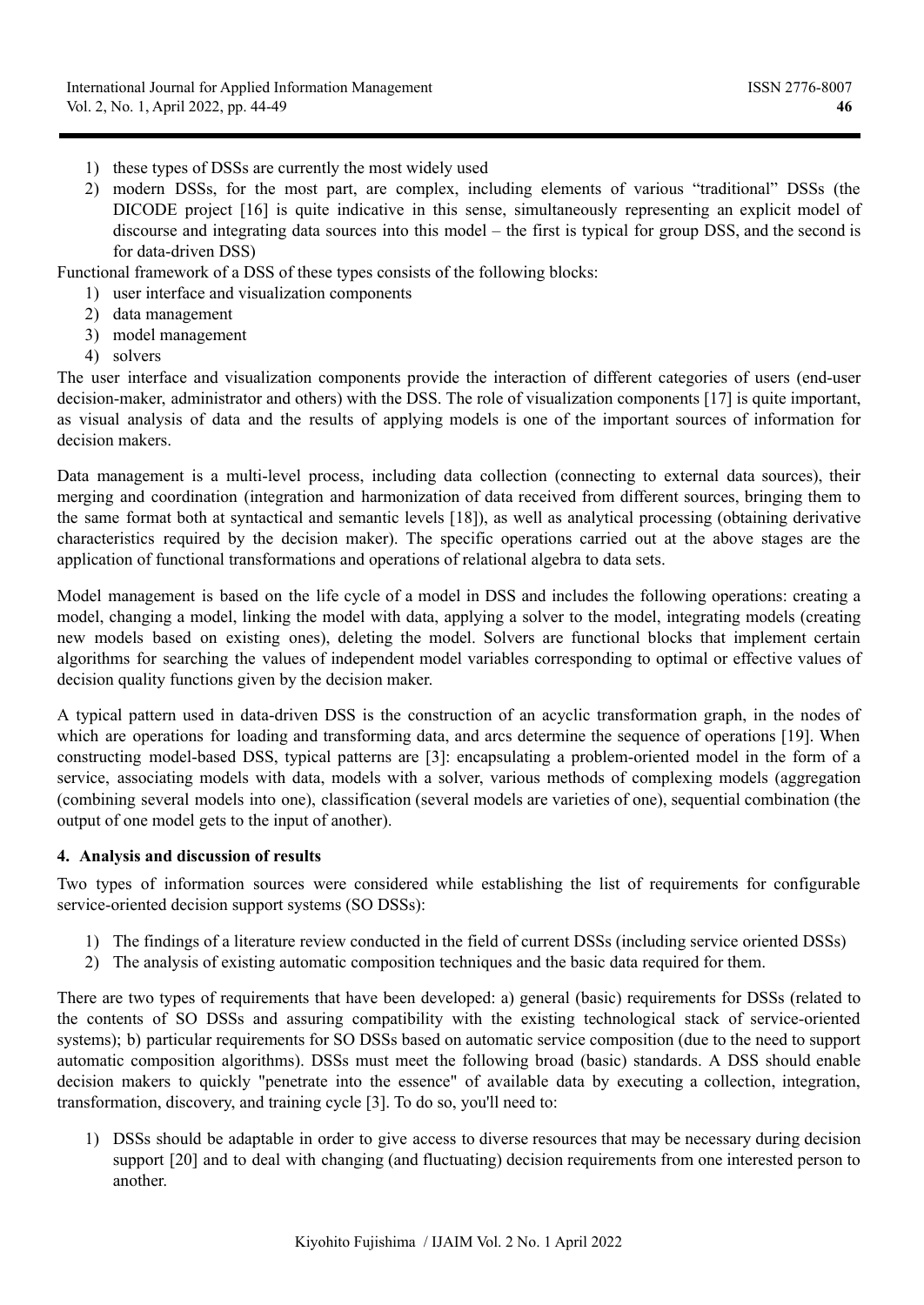- 2) Iterative methodologies (for example, what-if analysis) should be available in DSSs to assist users in refining and customizing models.
- 3) Changes in the external, internal, and system environments should be able to modify DSSs.
- 4) Flexible manipulations with components and processes should be supported by DSSs (for example, there should be no restrictions on the part of the system on the choice of some components to support decision-making or access to some resources). In addition, the architecture should allow for the real-time addition of additional components to the system.

The usage of a service-oriented design considerably simplifies the implementation of these criteria, as can be seen. Specific requirements for SO DSSs that are composed automatically:

- 1) The prospective components of a DSS (services) must be accompanied with (machine readable) information to enable automatic composition. These metadata are also required for acquiring access to sources, developing data integration schemes and merging models, customizing the user experience, and solving other issues. The usage of ontologies is a well-known method of displaying such data. As a result, principles for (a) ontological description of various groups of services (in accordance with the functional framework), (b) ontological description of tasks, and (c) determining the possibility of service composition using the ontological description of services and tasks should be developed.
- 2) The user interface and visualization components, which lie between the DSS user and the data processing and model execution components, must be customizable so that the results of any services can be displayed.

# **5. The proposed design of a configurable service-oriented decision support system**

A conceptual model of a configurable service-oriented DSS is proposed in accordance with the identified functional framework (Figure 1).



**Figure. 1.** Conceptual model of a DSS based on automatic service composition

Services are the foundation of the SO DSS. Data access services, solver services, and applied model services are all examples of services. Each service has an ontological description, which includes a description of the input and output, as well as quantitative features of the service, in order to execute the capabilities of semantic search and subsequent automatic compilation (required time, resources). Two ontologies are used to create the ontological description: a problem-oriented ontology (created for a specific DSS application area) and a system ontology (used primarily by automatic composition algorithms and based on OWL-S ontology [21,22]). Composite services, which are generated from other services at the request of a decision maker utilizing specified composition processes (for example, coupling the output parameters of one service to the input parameters of another) in automatic or manual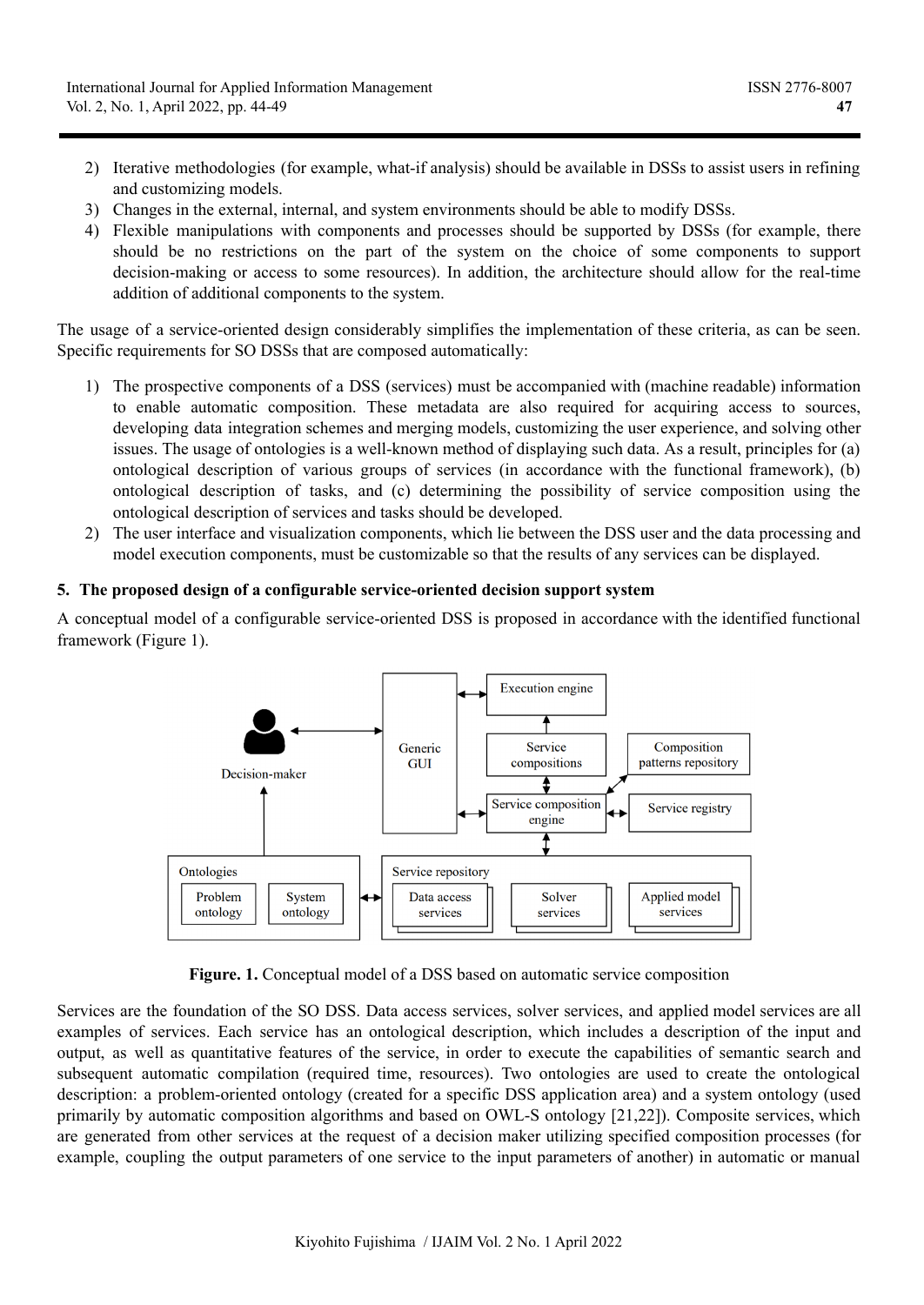mode, are a special sort of service. All SO DSS services are registered in a special registry and can be used to create composite services.

The core of the SO DSS is the infrastructure for creating composite services, which can be combined to form a new composite service (or several options offered by the decision maker) based on the decision maker's ontology (domain and system ontology) and the descriptions of services registered in the registry. Service kinds are considered in the composition process to decrease the search space (based on the functional structure of DSSs). A typical composite service will therefore contain various data access services, an applied model service, and a solver service, to which model-data binding and model-solver will be applied (see the patterns listed in section 3).

The research's uniqueness and novelty, particularly the suggested conceptual model of the SO DSS, arises from the fact that a large portion of current DSS research is focused on establishing specialized models of decision support in certain topic areas [23,24], with architecture difficulties being secondary. The functional composition of the system is considered constant and is stated in the design process in those publications where architecture development challenges are still in the spotlight. Many recent approaches for synthesizing such systems based on requirements are similar in that the end product is still a system with "fixed" functionality that isn't always able to adapt to changing situations. Nonetheless, the list of the most significant needs for DSSs frequently includes extensibility, adaptability to new situations, and simplicity of execution of complex analytical scenarios without the involvement of software development specialists [20].

These needs can be taken into account using the conceptual model that has been constructed. It allows one to expand them by integrating different classes of DSSs and providing the possibility of automatic composition of services in accordance with the tasks of the decision-maker (see, for example, [3,4]). It is compatible (in functional and architectural ways) with modern developments in the field of DSSs (see, for example, [3,4]).

#### **6. Conclusion**

The paper addresses the problem of reducing the complexity of decision support systems development. To achieve that, it proposes an approach to create decision support systems based on automated service composition. According to the proposed approach, a decision-maker should specify constraints of the required composition with a declarative tool, while the identification of services that have to be composed in order to satisfy these constraints, as well as physical implementation and invoking of the composition are implemented automatically. This approach reduces the cost of the development of a DSS, speeds up the development, and allows to shorten the decision-making cycle. Specifically, the paper identifies functional framework of different kinds of DSSs (to use it for service annotation in order to reduce the complexity of finding the composition), summarizes the requirements for service-oriented DSSs and describes a design of the service-oriented DSS, based on automatic service composition.

# **References**

- [1] Alemany M M E, Boza A, Ortiz A and Fuertes-Miquel V S 2016 Configurable DSS for Uncertainty Management by Fuzzy Sets Procedia Computer Science 83 1019-24
- [2] Dragoni N, Giallorenzo S, Lafuente A L, Mazzara M, Montesi F, Mustafin R and Safina L 2017 Microservices: Yesterday, Today, and Tomorrow Present and Ulterior Software Engineering (Cham: Springer International Publishing) pp 195-216
- [3] Dong C-S S J and Srinivasan A 2013 Agent-enabled service-oriented decision support systems Decision Support Systems 55 364-73
- [4] Nada A, Nasr M and Salah M 2014 Service oriented approach for decision support systems 2014 IEEE 7th Joint International Information Technology and Artificial Intelligence Conference pp 409-13
- [5] Peer J 2004 A PDDL Based Tool for Automatic Web Service Composition Principles and Practice of Semantic Web Reasoning. Lecture Notes in Computer Science 3208 149-63